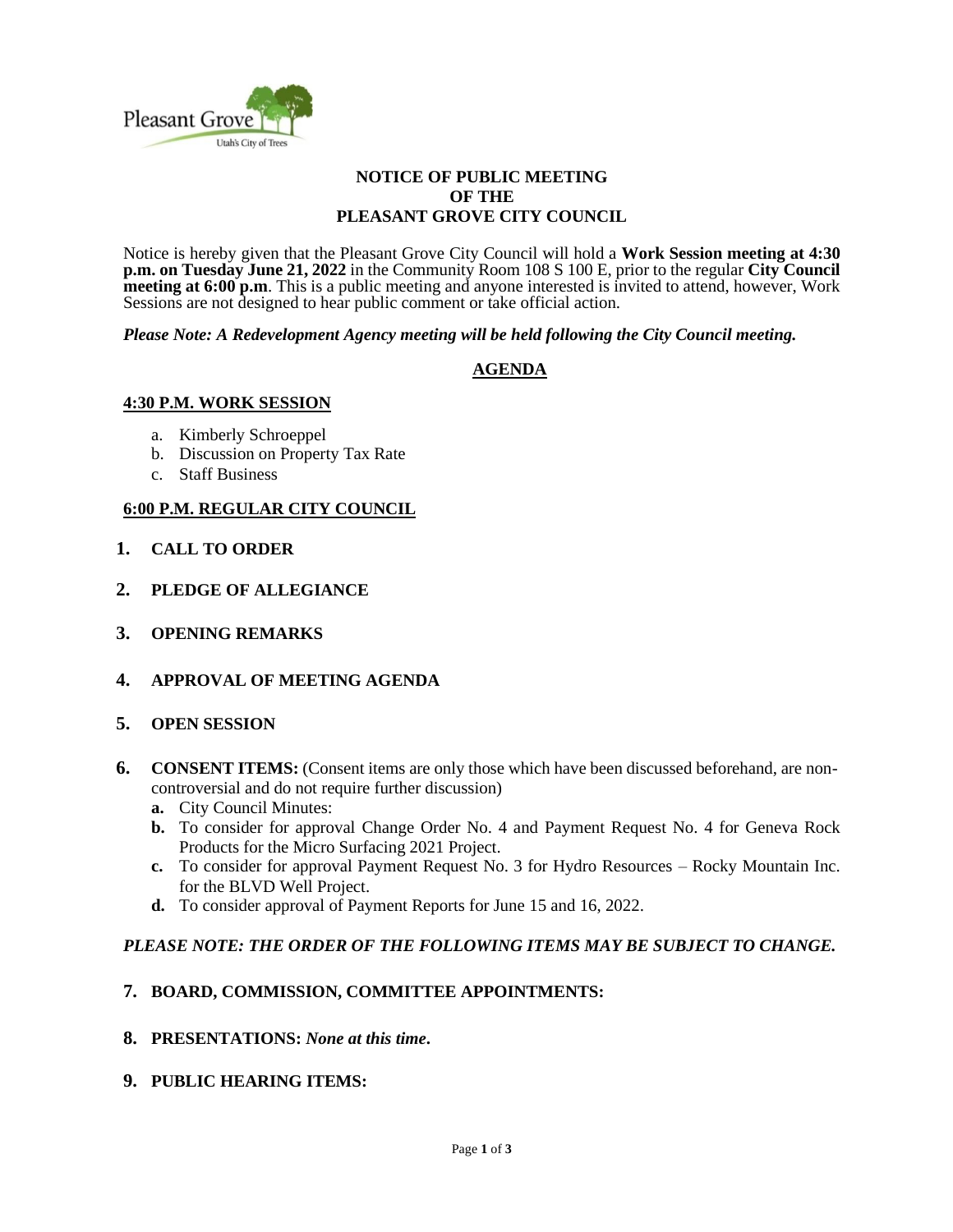**A.** Public Hearing to consider for adoption a Resolution (2022-036) adjusting and amending the revenues and expenditures of the Fiscal Year 2022 budget and providing an effective date. *Presenter: Director Roy*

## **10. ACTION ITEMS READY FOR VOTE:**

- **A.** To consider for adoption a Resolution (2022-037) authorizing the Mayor to sign a Claims Release with J D Holdings, LLC, regarding the Claims Allowance Settlement Agreement Dated April 17, 2018 between the City, The Redevelopment Agency (RDA)and JD Holdings, LLC and providing an effective date. *Presenter: Administrator Darrington*
- **B.** To consider for approval a Permit to Exceed the Noise Ordinance for Kyle Fox and Follow the Flag on July 4th thru July 11th during the time period of 10:00 pm and 11:00 pm. *Presenter: Administrator Darrington*
- **C.** To consider for approval a Permit to Exceed the Noise Ordinance for J. Lynn Roberts & Sons for the Discovery Park Tennis Court rehabilitation Project, located at 1550 North 100 E Pleasant Grove from June 15 to July 15, 2022. *Presenter: Administrator Darrington*
- **D.** To consider awarding Kilgore Contracting, the 2022 Street Rehabilitation Project Bid with a base bid of \$341,203.00. *Presenter: Director Winterton*

### **11. ITEMS FOR DISCUSSION:**

**A.** Continued Items from the Work Session if needed.

## **12. REVIEW AND DISCUSSION ON THE JULY 5, 2022 CITY COUNCIL MEETING AGENDA.**

- **13. MAYOR AND COUNCIL BUSINESS.**
- **14. SIGNING OF PLATS.**

### **15. REVIEW CALENDAR.**

## **16. ADJOURN AS THE PLEASANT GROVE CITY COUNCIL.**

## **17. CONVENE AS THE PLEASANT GROVE CITY REDEVELOPMENTAGENCY.**

### **18. RECONVENE AS THE PLEASANT CITY COUNCIL.**

# **19. CLOSED MEETING TO DISCUSS THE CHARACTER, PROFESSIONAL COMPETENCE, OR PHYSICAL OR MENTAL HEALTH OF AN INDIVIDUAL (UCA 52-4-205 (1)(a))**

### **20. ADJOURN.**

### **CERTIFICATE OF POSTING:**

I certify that the above notice and agenda were posted in three public places within Pleasant Grove City limits and on the State [\(http://pmn.utah.gov\)](http://pmn.utah.gov/) and City [\(www.plgrove.org\)](http://www.plgrove.org/) websites.

Posted by: /s/ Kathy T. Kresser, City Recorder Date: June 20, 2022 Time: 2:00 p.m. Place: City Hall, Library and Community Room 108 S 100 E.